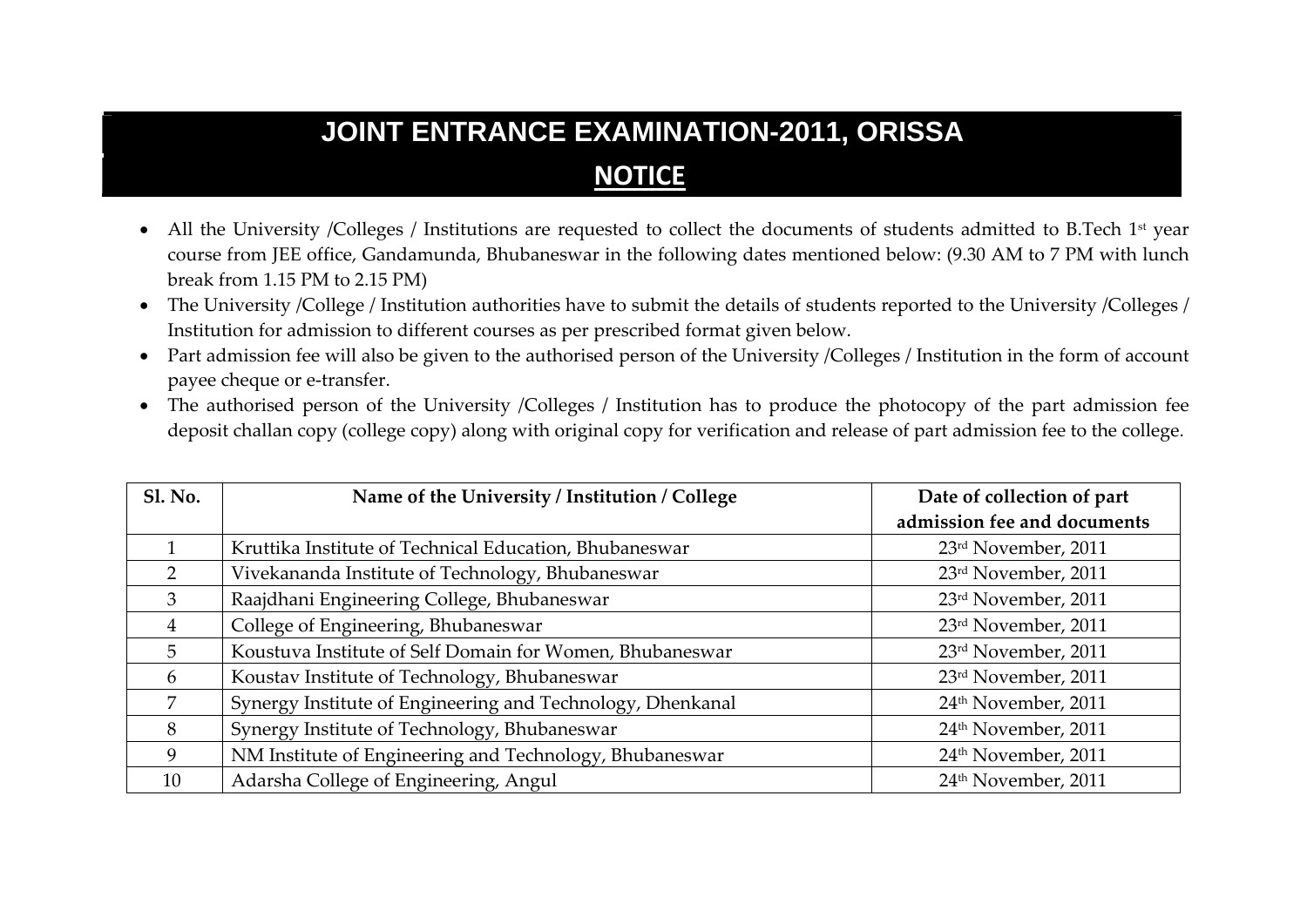| 11 | National Institute of Science and Technology, Berhampur                 | 25 <sup>th</sup> November, 2011 |
|----|-------------------------------------------------------------------------|---------------------------------|
| 12 | Trident Academy of Technology, Bhubaneswar                              | 25 <sup>th</sup> November, 2011 |
| 13 | Apex Institute of Technology & Management, Bhubaneswar                  | 25 <sup>th</sup> November, 2011 |
| 14 | Aryan Institute of Engineering & Technology, Bhubaneswar                | 25 <sup>th</sup> November, 2011 |
| 15 | Balasore College of Engineering & Technology, Balasore                  | 25 <sup>th</sup> November, 2011 |
| 16 | Bhadrak Institute of Engineering & Technology, Bhadrak                  | 25 <sup>th</sup> November, 2011 |
| 17 | C. V. Raman College of Engineering, Bhubaneswar                         | 26th November, 2011             |
| 18 | Bhubaneswar College of Engineering, Khajuria, Khurda                    | 26th November, 2011             |
| 19 | Bhubaneswar Engineering College, Bhubaneswar                            | 26th November, 2011             |
| 20 | Bhubaneswar Institute of Industrial Technology, Bhubaneswar             | 26th November, 2011             |
| 21 | Bhubaneswar Institute of Technology, Bhubaneswar                        | 26th November, 2011             |
| 22 | Dhaneswar Rath Institute of Engineering and Management Studies, Cuttack | 27 <sup>th</sup> November, 2011 |
| 23 | Black Diamond College of Engineering and Technology, Jharsuguda         | 27 <sup>th</sup> November, 2011 |
| 24 | BRM International Institute of Technology, Bhubaneswar                  | 27 <sup>th</sup> November, 2011 |
| 25 | Capital Engineering College, Bhubaneswar                                | 27 <sup>th</sup> November, 2011 |
| 26 | Eastern Academy of Science and Technology, Phulnakhara                  | 27 <sup>th</sup> November, 2011 |
| 27 | Einstein Academy of Technology and Management, Bhubaneswar              | 27 <sup>th</sup> November, 2011 |
| 28 | Eklavya College of Technology and Science, Bhubaneswar                  | 27 <sup>th</sup> November, 2011 |
| 29 | Silicon Institute of Technology, Bhubaneswar                            | 28 <sup>th</sup> November, 2011 |
| 30 | Silicon Institute of Technology, Sambalpur                              | 28 <sup>th</sup> November, 2011 |
| 31 | Ghanashyama Hemalata Institute of Technology and Management,            | 28 <sup>th</sup> November, 2011 |
| 32 | Gandhi Institute of Science and Technology, Raygada                     | 28 <sup>th</sup> November, 2011 |
| 33 | Gandhi Institute of Technology And Management, Bhubaneswar              | 28 <sup>th</sup> November, 2011 |
| 34 | Gopal Krushna College of Engineering and Technology, Jeypore            | 28 <sup>th</sup> November, 2011 |
| 35 | Gurukul College of Engineering for Women, Bhubaneswar                   | 28 <sup>th</sup> November, 2011 |
| 36 | Gurukul Institute of Technology, Bhubneswar                             | 28 <sup>th</sup> November, 2011 |
| 37 | Gandhi Engineering College, Bhubaneswar                                 | 29th November, 2011             |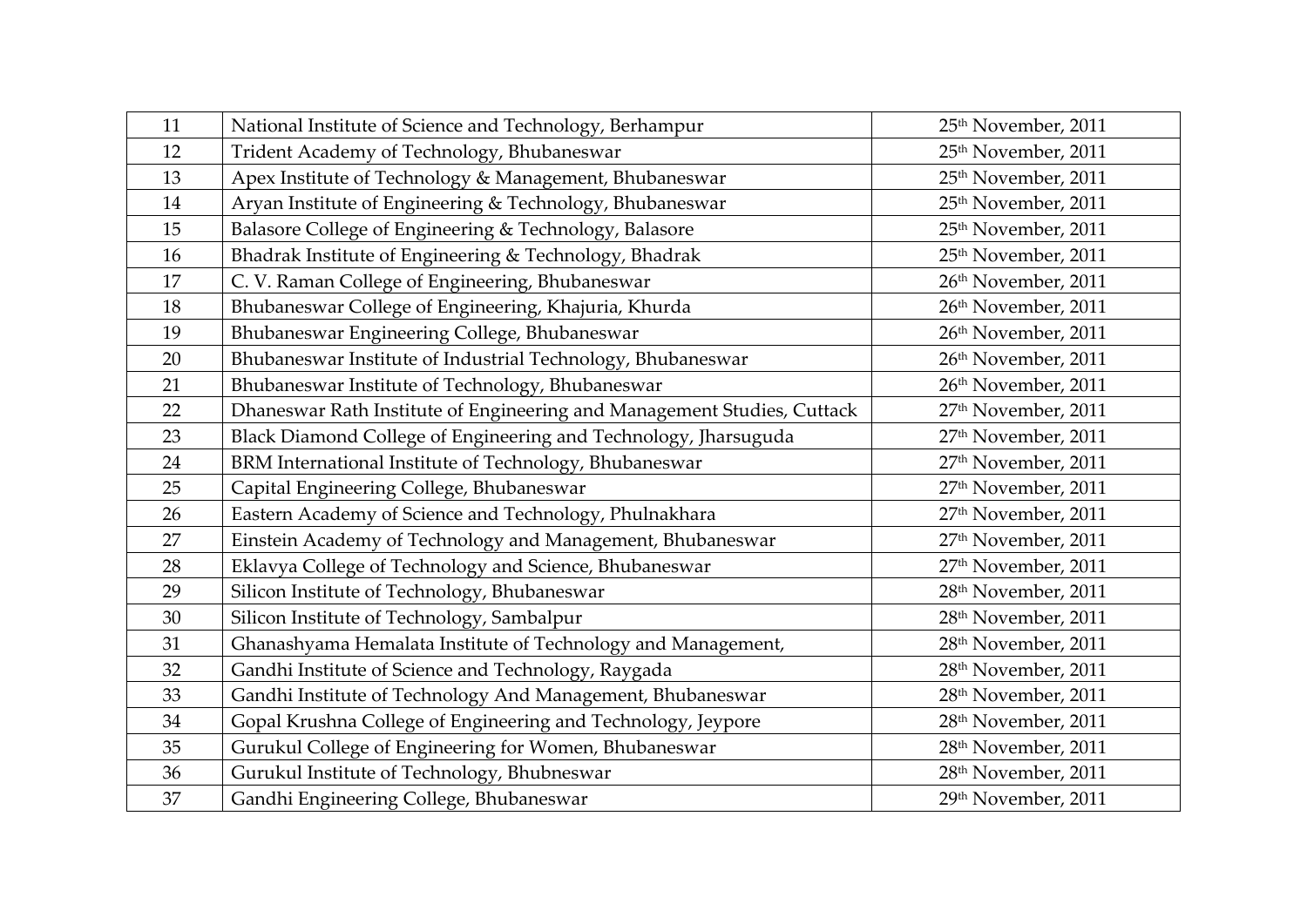| 38 | Gandhi Institute for Education and Technology, Bhubaneswar         | 29th November, 2011             |
|----|--------------------------------------------------------------------|---------------------------------|
| 39 | Gandhi Institute for Technological Advancement, Bhubaneswar        | 29th November, 2011             |
| 40 | Gandhi Institute of Industrial Technology, Berhampur               | 29th November, 2011             |
| 41 | HI-Tech College of Engineering, Bhubaneswar                        | 30 <sup>th</sup> November, 2011 |
| 42 | Hi-Tech Institute of Technology, Bhubaneswar                       | 30 <sup>th</sup> November, 2011 |
| 43 | Indic Institute of Design and Research, Bhubaneswar                | 30 <sup>th</sup> November, 2011 |
| 44 | Indotech College of Engineering, Bhubaneswar                       | 30 <sup>th</sup> November, 2011 |
| 45 | Indus College of Engineering, Bhubaneswar                          | 30 <sup>th</sup> November, 2011 |
| 46 | Institute of Advanced Computer and Research, Raygada               | 30th November, 2011             |
| 47 | Jagannath Institute of Engineering and Technology, Cuttack         | 30 <sup>th</sup> November, 2011 |
| 48 | Kalam Institute of Technology, Berhampur                           | 30 <sup>th</sup> November, 2011 |
| 49 | KMBB College of Engineering and Technology, Khurda                 | 30 <sup>th</sup> November, 2011 |
| 50 | Gandhi Institute for Technology, Bhubaneswar                       | 30 <sup>th</sup> November, 2011 |
| 51 | Konark Institute of Science and Technology, Bhubaneswar            | 1st December, 2011              |
| 52 | Krupajala Engineering College, Bhubaneswar                         | 1st December, 2011              |
| 53 | Modern Engineering and Management Studies, Balasore                | 1st December, 2011              |
| 54 | Modern Institute of Technology and Management, Bhubaneswar         | 1st December, 2011              |
| 55 | Nigam Institute of Engineering and Technology, Cuttack             | 1st December, 2011              |
| 56 | Oxford College of Engineering and Management, Bhubaneswar          | 1st December, 2011              |
| 57 | Maharaja Institute of Technology, Bhubaneswar                      | 2 <sup>nd</sup> December, 2011  |
| 58 | Mahavir Institute of Engineering and Technology, Bhubaneswar       | 2 <sup>nd</sup> December, 2011  |
| 59 | Majhighariani Institute of Technology and Science, Raygada         | 2 <sup>nd</sup> December, 2011  |
| 60 | Nalanda Institute of Technology, Bhubaneswar                       | 2 <sup>nd</sup> December, 2011  |
| 61 | Padmashree Krutartha Acharya College of Engineering, Bargarh       | 2 <sup>nd</sup> December, 2011  |
| 62 | Orissa Engineering College, Bhubaneswar                            | 3rd December, 2011              |
| 63 | Purushottam Institute of Engineering and Technology, Rourkela      | 3rd December, 2011              |
| 64 | Radha Krishna Institute of Engineering and Technology, Bhubaneswar | 3rd December, 2011              |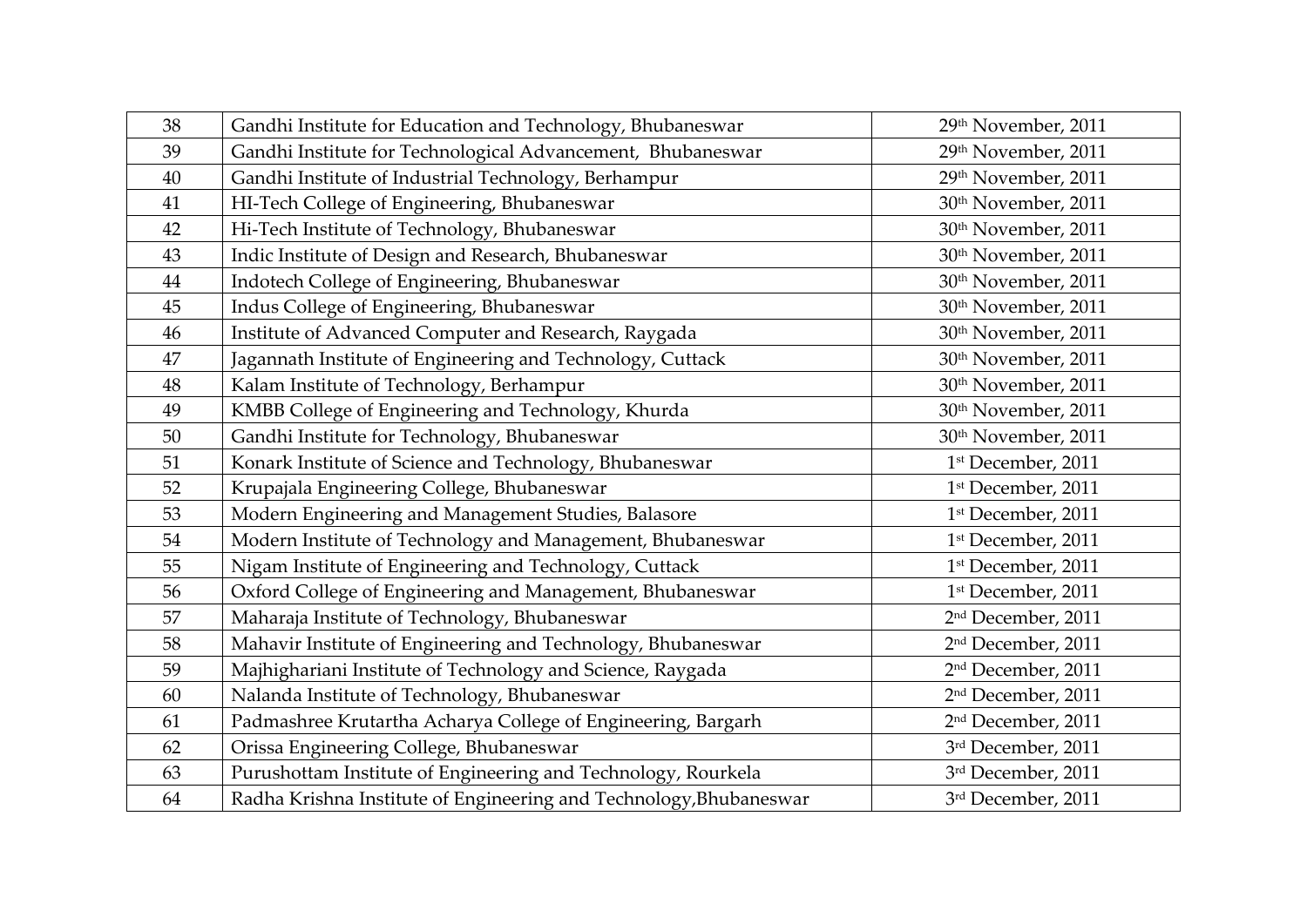| 65 | Rahul Institute of Engineering and Technology, Berhampur             | 3rd December, 2011             |
|----|----------------------------------------------------------------------|--------------------------------|
| 66 | Rayagada Institute of Technology and Management , Rayagada           | 3rd December, 2011             |
| 67 | Sanjaya Memorial Institute of Technology, Berhampur                  | 3rd December, 2011             |
| 68 | Shibani Institute of Technical Education, Bhubaneswar                | 3rd December, 2011             |
| 69 | Samanta Chandra Sekhar Institute of Technology and Management        | 3rd December, 2011             |
| 70 | Padmanava College of Engineering, Rourkela                           | 4 <sup>th</sup> December, 2011 |
| 71 | Satyasai Engineering College, Balasore                               | 4 <sup>th</sup> December, 2011 |
| 72 | Roland Institute of Technology, Berhampur                            | 4 <sup>th</sup> December, 2011 |
| 73 | Seemanta Engineering College, Jharpokharia                           | 4 <sup>th</sup> December, 2011 |
| 74 | Sophitorium Engineering College, Bhubaneswar                         | 4 <sup>th</sup> December, 2011 |
| 75 | Spintronic Technology and Advance Research, Bhubaneswar              | 4 <sup>th</sup> December, 2011 |
| 76 | Srinix College of Engineering, Balasore                              | 4 <sup>th</sup> December, 2011 |
| 77 | Subas Institute of Technology, Bhubaneswar                           | 4 <sup>th</sup> December, 2011 |
| 78 | Suddhananda Engineering and Research Centre, Bhubaneswar             | 4 <sup>th</sup> December, 2011 |
| 79 | Sundargarh Engineering College, Sundargarh                           | 4 <sup>th</sup> December, 2011 |
| 80 | Vedang Institute of Technology, Bhubaneswar                          | 4 <sup>th</sup> December, 2011 |
| 81 | Vijayanjali Institute of Technology, Balasore                        | 4 <sup>th</sup> December, 2011 |
| 82 | Vikash College of Engineering for Women, Bargarh                     | 4 <sup>th</sup> December, 2011 |
| 83 | Gandhi Institute of Engineering and Technology, Gunupur              | 5 <sup>th</sup> December, 2011 |
| 84 | Gandhi Academy of Technology and Engineering, Berhampur              | 5 <sup>th</sup> December, 2011 |
| 85 | TempleCity Institute of Technology and Engineering, Bhubaneswar      | 5 <sup>th</sup> December, 2011 |
| 86 | The Techno School, Bhubaneswar                                       | 5 <sup>th</sup> December, 2011 |
| 87 | VITS Engineering College, Bhubaneswar                                | 5 <sup>th</sup> December, 2011 |
| 88 | Xavier Institute of Technology, Bhubaneswar                          | 5 <sup>th</sup> December, 2011 |
| 89 | Ajay Binay Institute of Technology, Cuttack                          | 6th December, 2011             |
| 90 | Vignan Institute of Technology and Management, Berhampur             | 6th December, 2011             |
| 91 | Central Institute of Plastic Engineering and Technology, Bhubaneswar | 7 <sup>th</sup> December, 2011 |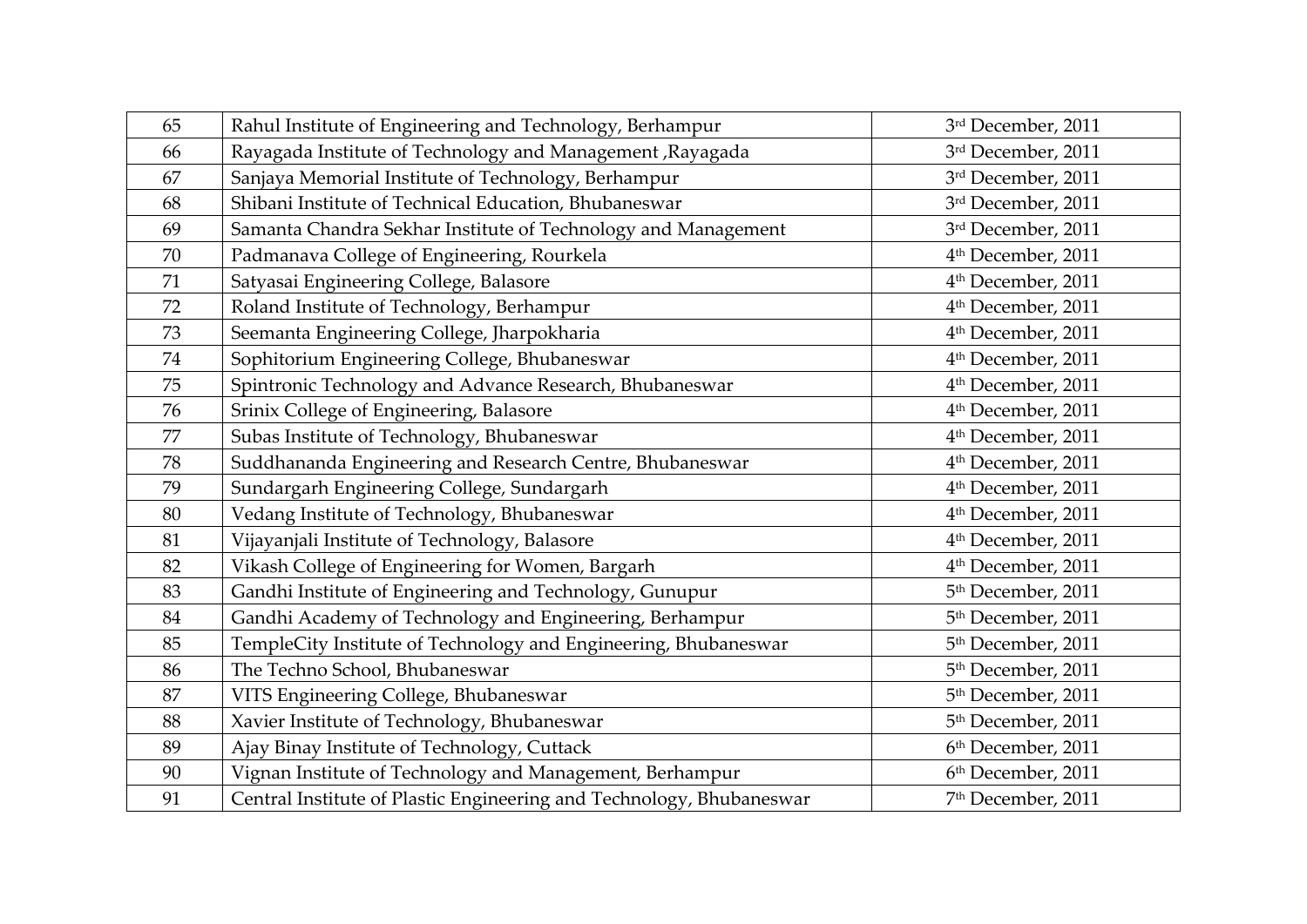| 92 | College of Engineering and Technology, Bhubaneswar             | 7 <sup>th</sup> December, 2011 |
|----|----------------------------------------------------------------|--------------------------------|
| 93 | Government Engineering College, Kalahandi, Bhawanipatna        | 7 <sup>th</sup> December, 2011 |
| 94 | Indira Gandhi Institute of Technology, Sarang                  | 7 <sup>th</sup> December, 2011 |
| 95 | International Institute of Engineering Technology, Bhubaneswar | 8 <sup>th</sup> December, 2011 |
| 96 | Orissa School of Mining Engineering, keonjhar                  | 8 <sup>th</sup> December, 2011 |
| 97 | Parala Maharaja Engineering College, Berhampur                 | 8 <sup>th</sup> December, 2011 |
| 98 | Veer Surendra Sai University of Technology, Burla              | 8 <sup>th</sup> December, 2011 |

INSTITUTE / COLLEGE LETTER HEAD (in duplicate)

**No. Date**Date **Collection of documents and transfer of par<sup>t</sup> admission fee Sheet for B.Tech 1st Year**

| Sl. | <b>AIEEE</b><br>OJEE / | Candidate's | <b>Branch</b> | Part admission fee (Rs. | Bank Challan college copy<br>(part |
|-----|------------------------|-------------|---------------|-------------------------|------------------------------------|
| No. | <b>Roll No</b>         | Name**      | allotted      | 16,000 or Rs. 30,000)   | admission) attached or not*        |
|     |                        |             |               |                         |                                    |
|     |                        |             |               |                         |                                    |
|     |                        |             |               |                         |                                    |
|     |                        |             |               |                         |                                    |
|     |                        |             |               |                         |                                    |
|     |                        |             |               |                         |                                    |
|     |                        |             |               |                         |                                    |
|     |                        |             |               |                         |                                    |
|     |                        |             |               |                         |                                    |
|     |                        |             |               |                         |                                    |